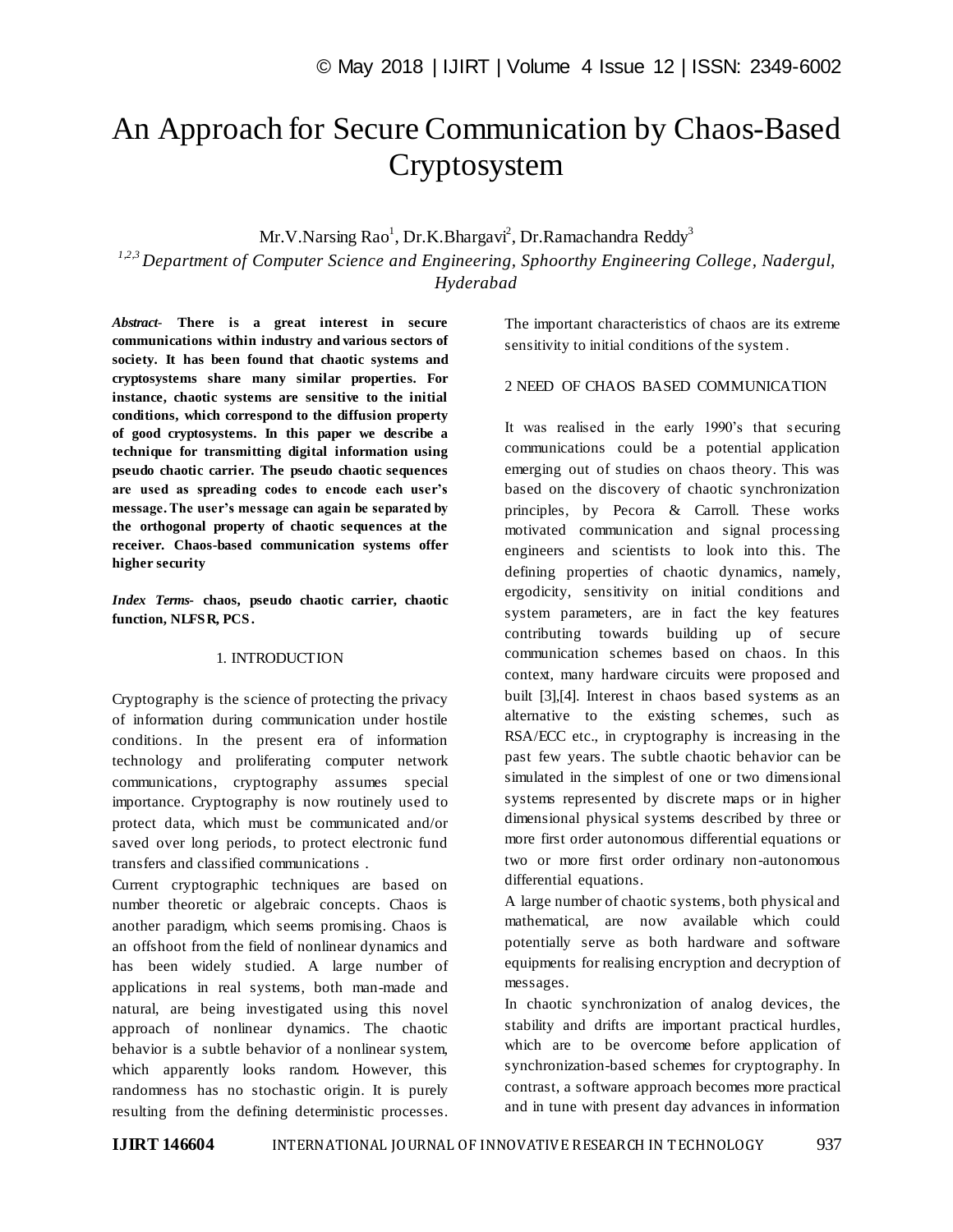processing. A synchronization based scheme involves the chaotic signal carrier which is prone to cryptographic attack, via a possible break of cipher using reconstruction dynamics approach.

Chaos based cryptography is an approach to enhance security of the scheme by providing larger key space, protection against reconstruction dynamics and resistance from statistical attack . Proving the security of encryption based on chaos is still an open topic because one cannot use the analytical methods of classical cryptography which are based on number theoretic concepts or hardness of discrete logarithmic problem, etc.

In this paper we had given an approach of design of cryptographic system for secured transmission of digital data using pseudo chaotic carrier sequence. Pseudo chaotic sequence is used as a key to encrypt a digital message. For decryption same pseudo-chaotic sequence is used. The pseudo-chaotic sequence generators are in the class of Non Linear Feedback Shift Registers (NLFSR). VHDL language was used for entire design. Simulation was carried out using active HDL and the design was targeted to targeted to Xilinx's Spartan3 device xc3s250e-4-tq144

## 3. CHAOS-BASED SECURE COMMUNICATION **ARCHITECTURE**



Fig 1: Chaos-based Secure Communication Architecture

Spread spectrum techniques for digital communication were originally developed for military applications because of their high security and their susceptibility to interference from other parties . Now a day spread spectrum techniques are being used in variety of commercial applications such as mobile and wireless communication. In order to spread the bandwidth of the transmitting signals, the binary Pseudo Noise (PN) sequences have been used extensively in Spread Spectrum (SS) communication systems. One of the most commonly used PN sequence in DSSS is maximal length sequences (msequences). The length of m-sequences depends on the number of shift registers. Good correlation

properties can be achieved with m-sequences. The ability to predict future sequence is nevertheless possible though difficult. Therefore transmission is not completely secured [9]. The use of chaotic sequences (chaos-based) as spreading sequences has been proposed in the literature because of its sensitivity to initial conditions and has characteristics similar to random noise.

#### 4 DESIGN DETAILS

#### Pseudo Chaotic Sequence Generator

Pseudo noise is defined as a coded sequence of 1's and 0's with certain auto-correlation properties . The class of sequences used in spread spectrum communication is usually periodic in that a sequence of 1's and 0's repeats itself exactly with a known period.

The highlight of this paper is the PCS Generator, which generates a pseudo-chaotic sequence with good cross-correlation and auto-correlation properties that is well suited for this system. Because of long periodicity, it provides very high security and is capable of handling many users. It consists of a cascade of four basic cells with two 8-bit programmable registers each. The output of the last cell i.e. each bit of the last cell output are XORed together to obtain pseudo-chaotic sequence and also this bit is fed back to the system to maintain nonlinearity. By increasing number of cells and size of the registers, one can further increas e the number of users and period of the sequence. Since the number of implementation possibilities are very high due to initial condition programmability, this new class of sequence is inherently more difficult to intercept .

Non linear feed back shift register cell is basic building block of pseudo-chaotic sequence generator. The pseudo-chaotic sequence generator consists of such four non linear feed back shift register cells cascaded with each other.



Fig 2: Basic NLFSR Cell Structure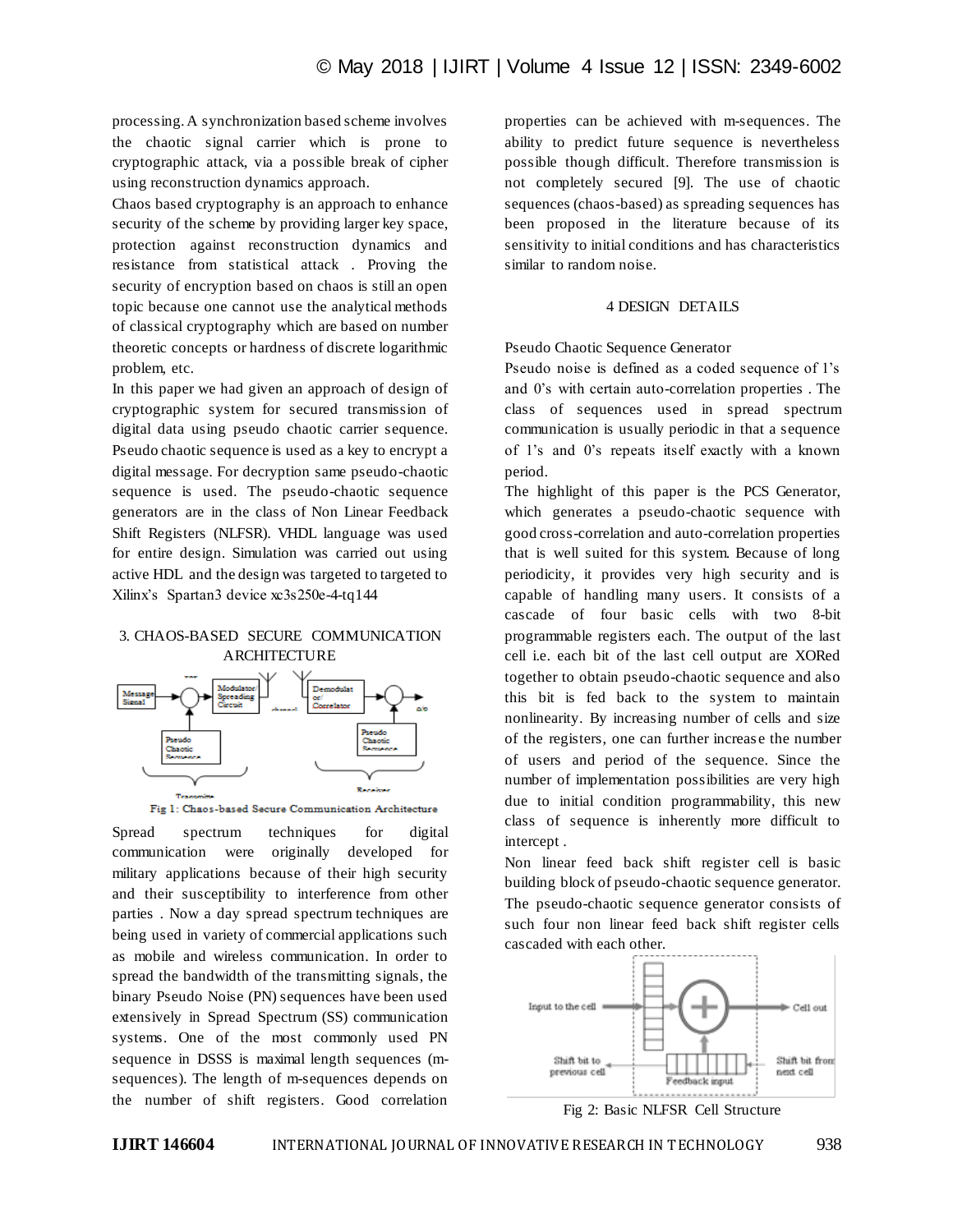Fig 2 shows a basic NLFSR cell, each cell consists of two 8-bit registers and a XOR function block. Initial conditions are set to both the registers. The contents of the two registers are XORed to obtain 8-bit output Cell out, which is used as input to the upper register of the next cell. The contents of the two registers are altered for the next iterations by shifting the contents of the lower register towards left. The most significant bit that shifts out of the register is loaded into the least significant bit place of the feedback register of the previous cell. Similarly, the shifted bit from the next cell is moved into most significant bit place of the lower (feedback) register. The contents of the upper register are replaced by the 8-bit output of the previous cell. The PCS generator used in this paper consists of four such cells connected in series as shown in fig 3.





The PCS generator contains eight 8-bit registers. These registers provide a total of 64 binary memory elements. Therefore, the PCS generator can be viewed as a sequential state machine with at most 264 possible states. The initial values to these registers can be initialized individually.

#### **Transmitter**

The structure of the transmitter mainly consists of CPSK modulator, multiplier and PCS generator. In this system, the data bits are spread using PCS sequence which are generated using PCS generator. To generate PCS sequence, one need to initialize the 8 bit registers R1 to R8 of PCS generator. After receiving one bit input the PCS generator is enabled and it starts generating PCS sequence. One bit of the input is transferred to multiplier where it is multiplied by the first 32-bits of generated PCS sequence resulting in 32-bits of spread sequence and the same is transmitted. After the first data bit is spread by 32 bits of PCS sequence, the second data bit is received in the multiplier and is multiplied by the next 32-bits of the PCS sequence.

The output of a multiplier is a scrambled output. The scrambled output is nothing but the encrypted message

#### Receiver

The receiver consist detector, control circuit, PCS generator and demodulator. The receiver works in 3 phases: the training phase, the detection phase, and the despreading phase. Before the training phase, the 8 bit registers R1 to R8 are again initialized with the same initial values used in the transmitter.

During the training phase the Detector/correlator is initialized with a training sequence i.e., the first 32 bits of the PCS are loaded into the lower registers. A prototype of eight bit correlator is as shown in fig 4.

In the detection phase, the received data of 32 bits are loaded into the upper register of detector. This register is compared with lower register of detector. Upon reaching a certain threshold value, the detector sends a signal. The occurrence of this signal marks the end of the detection phase and start of the dispreading phase.

In de-spreading phase the detector output is shifted to the de-spreader where the incoming wideband data stream is multiplied by the sequence from the local PCS generator.



Figure 4: Eight bit Correlator

#### Detector/ Correlator

This system uses a technique called correlation for detection and synchronization of the system. The device used is called correlator or detector. The detector at the receiver detects the signal from the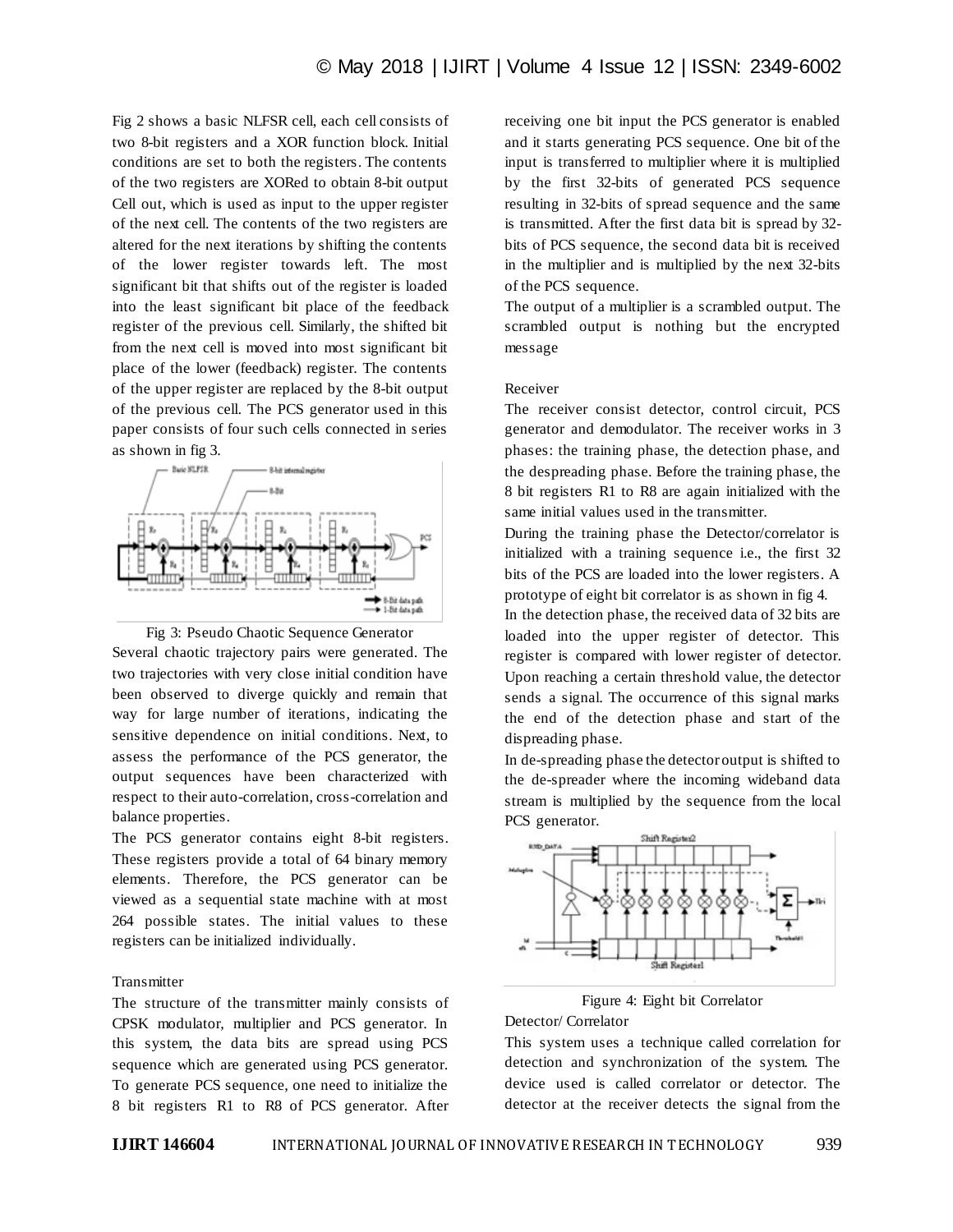transmitter and to achieve synchronization between the transmitter and receiver during the communication system that uses chaotic sequence.

A prototype of eight bit correlator is as shown in figure 4. The detection of signal from the intended transmitter at receiver and to achieve the synchronization between them is very important in this system especially when the system uses pseudochaotic sequence.

The 32-bits of the PCS generator are loaded in to the Shift Register1. The 32-bits of received output from transmitter are loaded in Shift Register2. Each bit of shift register1 with the corresponding bits of shift register2 and the summer sums up the output of the bit wise multiplier. If the sum exceeds the threshold value, it decides that the received bit is 1 else 0.

#### 5 SIMULATION RESULT

The Fig. 5 shows the simulation result of Pseudo-Chaotic Sequences (PCS) Generator

| for fat Seph year fields feeders modern from the<br>3 0 8 2 0 3 0 4 3 6 6 6 6 7 3 8 8 1 8 8 4 3 3 5 |                         |  |  |  |  |  |  |  |  |
|-----------------------------------------------------------------------------------------------------|-------------------------|--|--|--|--|--|--|--|--|
|                                                                                                     |                         |  |  |  |  |  |  |  |  |
| œ,                                                                                                  |                         |  |  |  |  |  |  |  |  |
| Fall                                                                                                |                         |  |  |  |  |  |  |  |  |
| k ud                                                                                                |                         |  |  |  |  |  |  |  |  |
| $-103$                                                                                              | <u>umummuni k</u><br>uл |  |  |  |  |  |  |  |  |
|                                                                                                     |                         |  |  |  |  |  |  |  |  |

#### Fig. 5: Pseudo-Chaotic Sequences

A pseudo-Chaotic sequence shown above is generated by initially loading 01110001 in all the eight registers of PCS generator.

The Fig. 6 shows the simulation result of transceiver. From fig 6 it can be seen that final output is same as massage in.

| * mail<br>٠         |       | Steadator 1 - 9 |                      |   |               |              |                  |   |
|---------------------|-------|-----------------|----------------------|---|---------------|--------------|------------------|---|
|                     |       |                 |                      |   |               |              |                  |   |
| $\blacksquare$<br>۰ |       | யப              | mm                   |   | யாபாப         | лr           | տոտ              |   |
| $=$ PCS1<br>۰       |       | ш               | mum                  |   | munu          | mumu         | <b>MUTU</b>      |   |
| <b>Mark</b><br>'n   |       |                 |                      |   |               |              |                  |   |
| ۰<br>$= 100$        |       | மா              | nn n                 |   | ורו. רוו      | Πſ           | տտոս             |   |
| м.<br>۰             |       | யபு             | <b>JULITU</b>        | ᇺ | <b>JULITU</b> | лл.          | <b>nn_m</b>      |   |
| $x = CP(x)$<br>w    |       |                 |                      |   |               |              |                  |   |
| $-0.001$<br>bar     |       |                 |                      |   |               |              |                  |   |
| w<br>$x = 0$        |       |                 |                      |   |               |              |                  |   |
| $+FC12$<br>is.      |       |                 | ທກກ∟ທກກ∟ທກກ∟ທກກ∟     |   |               |              | munun,           |   |
| in.<br>$-462$       | Cock. |                 |                      |   |               |              |                  |   |
| $+100$              |       |                 |                      |   |               |              |                  |   |
| * Ind.ou. 0         |       | .               | <b>INTERNATIONAL</b> |   | muu uu u      | - 1111<br>नग | <b>TTTTLE LE</b> | ┸ |

Fig. 6: Transceiver Output

The complexity of PCS based digital data communication system is more as compared to PN based digital data communication system because the generation of PCS sequence is complex. Also the synchronization of transmitter and receiver to get back the transmitted signal in case of PCS based digital data communication system is not so easy as compared to PN based digital data communication system. The security of PCS based digital data communication system is better than the PN based digital data communication system.

## 6 CONCLUSIONS

The initial conditions of the sequence generators used in this paper can be randomly selected to produce pseudo-chaotic sequence with good correlation properties. The family of pseudo-chaotic PN sequences proved better correlation properties than conventional m-sequences. Pseudo-chaotic sequence generation with its robust digital implementation avoids many difficulties associated with analog chaotic circuits. The large set of system parameters (initial conditions and internal configuration of cells and generators) and the non-linear nature of the feedback generation circuitry lead to potential applications for programmable secure communication systems. Results have shown that, using random selections of initial conditions can provide pseudo-chaotic sequences that are relatively long with good correlation properties. Since the number of implementation possibilities is very high due to initial condition which can be made software controlled and this new class of sequences is more difficult to detect.

#### REFERENCES

- [1] Q.V. Lawande, Theoretical Physics Division and B. R. Ivan and S. D. Dhodapkar, Reactor Control Division, "CHAOS BASED CRYPTOGRAPHY : A NEW APPROACH TO SECURE COMMUNICATIONS", BARK Newsletter, No:258, July 2005
- [2] L.M.Pecora and T.L.Carroll, "Synchronization in Chaotic Systems", Phys. Rev Lett, Vol. 64, (1990) 821.
- [3] L. J. Kocarev, K. S. Halle, K. Eckert, U. Parlitz, and L.O. Chua, "Experimental demonstration of secure communications via chaotic